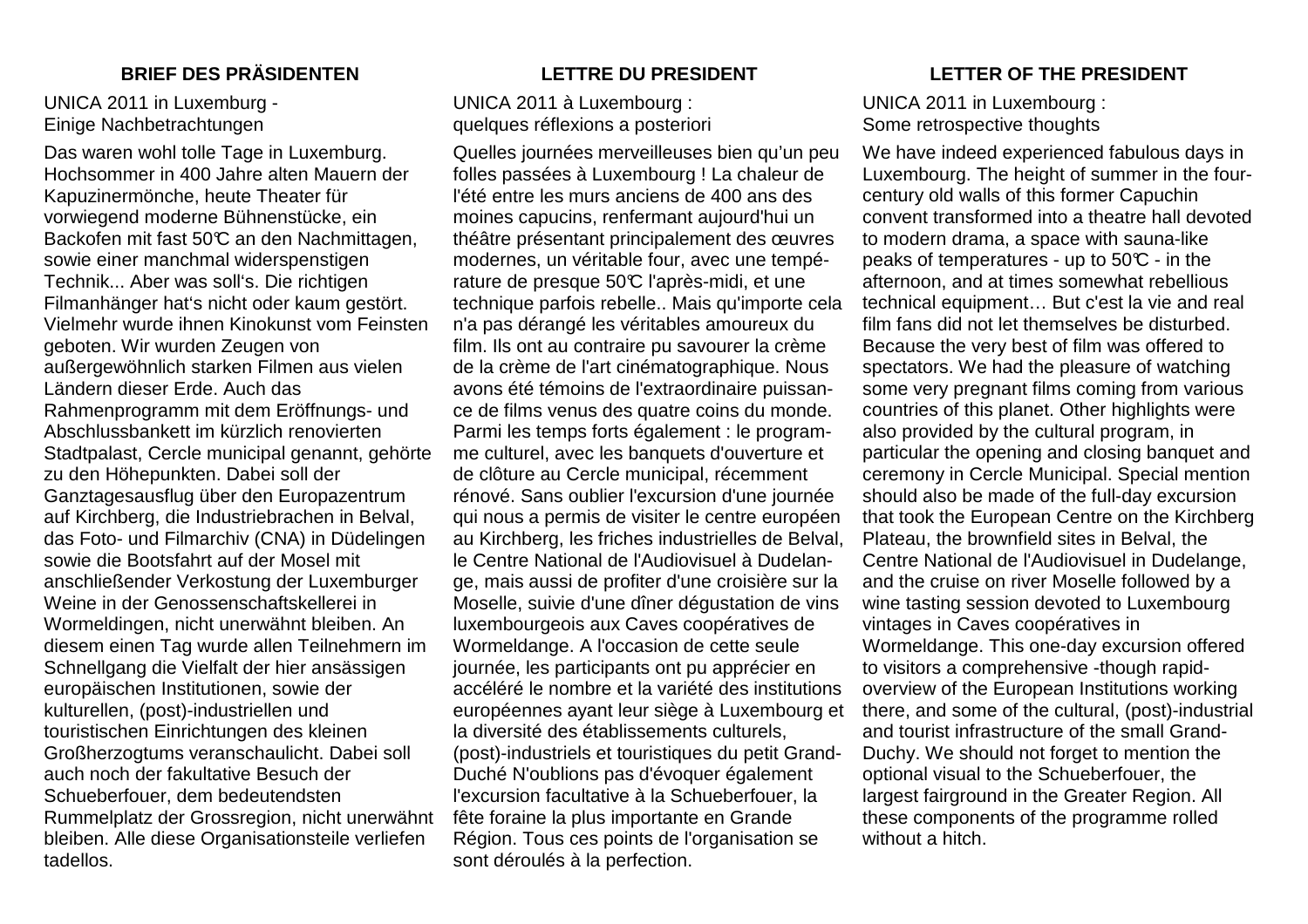Aus dem Organisationsteam sollte eigentlich niemand hervorgehoben werden. Jedoch kann man nicht umhin dem Koordinatoren und Präsidenten des Luxemburger Verbandes Louis Schmitz unseres vollstes und uneingeschränktes Lob auszudrücken und ihm stellvertretend für alle seine Mitkämpfer ein herzliches Dankeschön auszusprechen.

An dieser Stelle will ich jedoch aus verständlichen Gründen aufhören die gesamte Organisation über den grünen Klee zu loben da ich erstens nicht unbeteiligt und also nicht unbefangen war, und zweitens weil im OK-Komitee fast ausschließlich langjährige Freunde mit um den Tisch saßen.

Dies gesagt lohnt es sich etwas länger mit den Beschlüssen der Generalversammlung zu beschäftigen sowie auch mit den Diskussionen die am Rande derselben stattfanden.

Es ist ärgerlich und stimmt nachdenklich festzustellen dass einige Mitgliedsländer entweder aus geopolitischen oder ganz einfach aus finanziellen Gründen keine Delegierten zum Kongress entsenden können. So waren schlussendlich nur 29 von 34 möglichen Ländern vertreten. Es hat sich auch gezeigt, dass in besser situierten Ländern auch der Schuh zu drücken anfängt, da einerseits für Nicht Professionelle Vereinigungen, sprich Amateure, und deren Veranstaltungen, keine oder nur total ungenügende Zuwendungen, öffentlicher oder privater Art, fließen. Andererseits steht ebenso untrüglich fest dass in etlichen Ländern die Mitgliederzahl in den Vereinen und sogar die Zahl der Vereine selbst deutlich abnimmt, was in der Tat noch

Aucun membre du comité d'organisation ne devrait être mis en avant. Néanmoins, il serait impossible de ne pas exprimer ici tous nos compliments, sans réserve aucune, à son coordinateur, président de la Fédération luxembourgeoise, Louis Schmitz, et de lui adresser, ainsi qu'à toute son équipe, nos remerciements chaleureux.

Pour des raisons que l'on comprendra, je cesserai cependant ici de porter au pinacle la totalité de l'organisation, étant donnée que, premièrement, je n'y étais pas tout à fait étranger, et ne suis par conséquent pas entièrement impartial, et puisque deuxièmement, presque toutes les personnes siégeant au comité d'organisation étaient des amis de longue date.

Ceci étant dit, il est bon de se pencher plus longuement sur les décisions prises par l'Assemblée générale ainsi que sur les discussions qui ont eu lieu en marge de celle-ci.

Il est regrettable et préoccupant de constater que certaines fédérations, pour des raisons géopolitiques ou purement financières, n'ont pu envoyer leurs délégués au congrès. En effet, seulement 29 fédérations sur 34 étaient représentées. Il a également pu être observé que les pays se trouvant dans une meilleure situation commençaient à ressentir des difficultés. D'une part, les associations nonprofessionnelles, c'est-à-dire les amateurs, ne bénéficient pas ou bien trop peu d'aides, qu'elles soient d'origine publique ou privée. D'autre part, il est tout autant un fait indéniable que le nombre des membres des associations de plusieurs pays, voire même le nombre d'associations elles-mêmes, accusent une nette décroissance, ce qui est en vérité encore

No one in the organisation committee should be given pride of place in the acknowledgements but it is still our pleasure and duty to express our deepest and unlimited gratitude to Louis Schmitz, the President of the Luxembourg Federation and coordinator of the committee and ask him to share these words of thanks to all members of his team.

For understandable reasons I suppose I should now stop with these eloquent words of praise, for the members of the organising committee, not only because my own contribution was not inexistent and I cannot be impartial, but also because of my colleagues in this Committee have been dear friends for many many years.

Now let us spend some time on some of the decisions that were made during the General Meeting and also the discussions that went on in parallel.

It is rather frustrating and disturbing to observe that some member countries could not send a delegate to attend the Congress, be it for geopolitical or simply financial reasons. There were actually only 29 out of the 34 potential representatives. It also appeared that even some better-off countries begin to feel the pinch: on the one hand, the non-professional film associations -i.e. amateurs- and the events they organise are not subsidized by either the administration or private companies, on the other hand it is undeniably true that, in some countries, the number of members in the clubs or the number of clubs itself has been dwindling down to the extent that the future of the federative structure is a real cause of concern in many countries.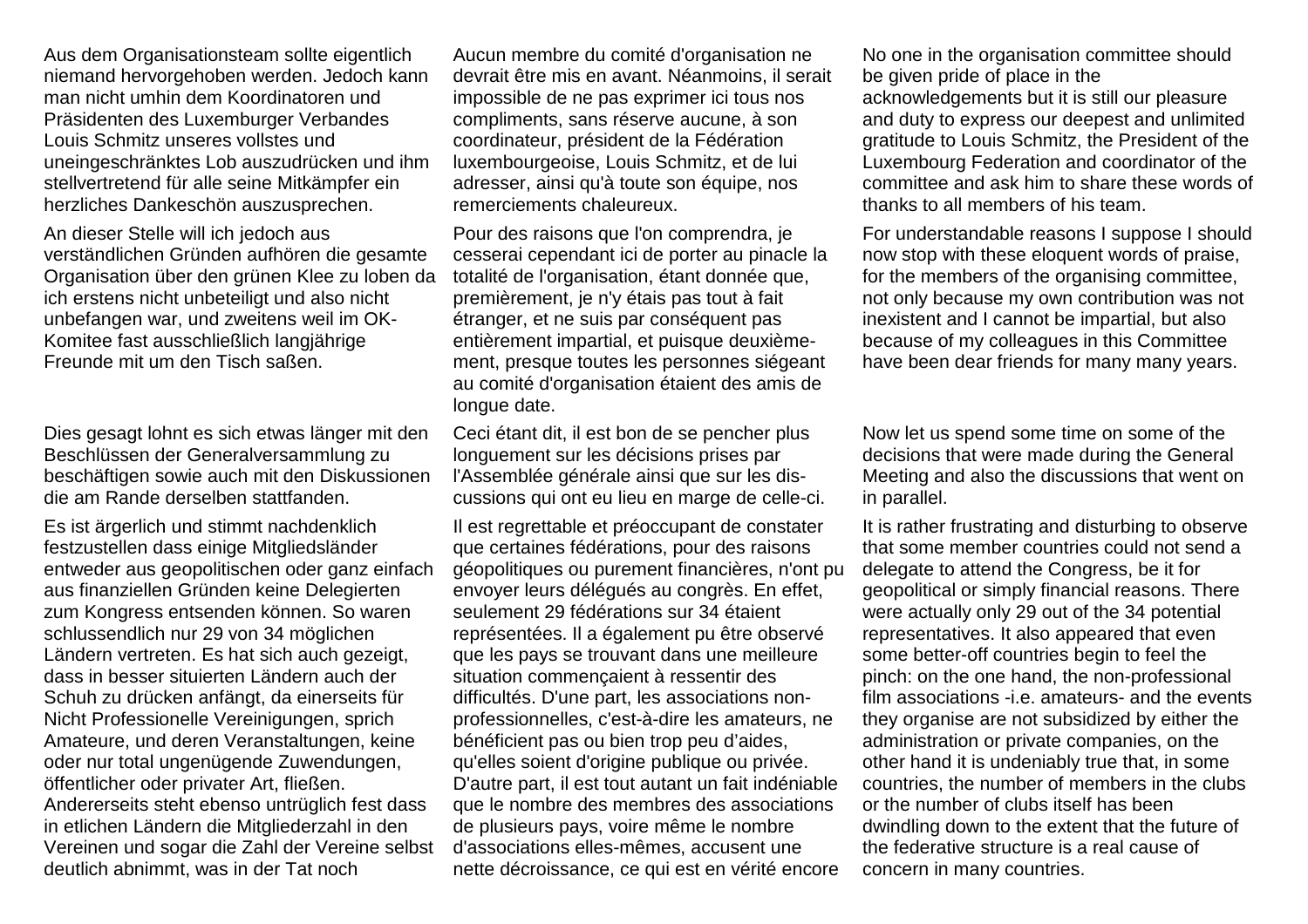bedrohlicher für die Zukunft der heutigen Strukturen in vielen Ländern ist.

Eine erste Reaktion auf diese Entwicklung erfolgte dann auch durch die Deckelung des Jahresbeitrages wodurch einige Länderverbände eine doch deutliche Erleichterung für ihre Kasse verspüren werden, andere dagegen eine nur unerhebliche Aufstockung ihres Beitrages in Kauf nehmen müssen.

Damit ist jedoch das Problem als solches nicht gelöst. Unser Komitee wird sich in seinen nächsten Sitzungen ernsthaft Gedanken über die Finanzmisere vieler Nationaler Gremien zu machen haben. Eine weitere Verschärfung der Wirtschafts- und Finanzkrise könnte etlichen Verbänden existentielle Probleme schaffen und auch als Folge davon eine Organisation wie die unsrige erheblich schwächen. Es wird wahrscheinlich nicht viele Lösungen geben aber jede nur erdenkliche, auch nur halbwegs erfolgversprechende Hypothese, muss erörtert werden und auf pro und contra analysiert werden.

Ein zweites, immer akuteres Problem, wie in Luxemburg gesehen, ist die Frage des "reinen" Amateurs gegenüber dem Halbprofi oder, wie ich lieber zu sagen pflege, dem Jungprofi. Als Folge der Diskussion die aufgrund von Stimmen innerhalb der Jury aufkamen, muss es sich zeigen dass die UNICA, zusammen mit ihren Mitgliedern, bereit ist in solch wichtigen Fragen umzudenken. Viele Jugendliche sind nach wie vor vernarrt in das Medium Film und streben nach einer filmischen Karriere. Aber anstelle wie früher ihre ersten Schritte über einen Vereinsbeitritt, zu tätigen oder den

plus alarmant pour l'avenir des structures actuelles de nombreuses fédérations.

Une première réaction à cette tendance fut la remise à niveau des cotisations annuelles, qui représentera un net soulagement pour les caisses de certaines fédérations, tandis que d'autres devront s'accommoder d'une légère augmentation de leur cotisation.

Cela ne résout pas, néanmoins, le fond du problème. Notre comité devra se pencher sérieusement sur la misère financière de nombreuses organisations nationales lors de ses prochaines réunions. Si la crise économique et financière venait à s'aggraver, certaines fédérations en verraient leur survie menacée, et notre organisation pourrait par conséquent s'en trouver grandement affaiblie. Il n'y aura vraisemblablement pas beaucoup de solutions possibles, mais il s'agira de prendre en compte toutes les hypothèses présentant ne serait-ce qu'un tant soit peu de potentiel de réussite et d'en peser systématiquement le pour et le contre.

Le second problème qui se pose, de plus en plus imminent, comme nous avons pu le constater à Luxembourg, est la question de la distinction entre « pur » amateur et semiprofessionnel, ou jeune professionnel, expression que je préfère employer. En conséquence du débat provoqué par certains commentaires émanant du jury, l'UNICA et ses membres doivent se montrer capables de changer leur façon de penser concernant des questions aussi cruciales. De nombreux jeunes sont encore aujourd'hui accros du film et cherchent à faire carrière dans le secteur. La

A first response to counteract this tendency was the updating of the membership fee system by which some federations will have their contribution reduced in a non-negligible proportion whereas other federations will have to accept a reasonable increase of theirs.

This initiative is however no definitive solution to the problem. Our Committee will examine in depth in its next meetings the issue of the financial difficulties that several national organisations are currently facing. Further deterioration of the economic and financial situation could even jeopardize the existence of some federations and have a weakening effect on our own organisation. The possible remedies are probably limited in number, but it is worthwhile to explore all possible avenues, including those that are not so promising, and examine in details all pros and cons.

The second -and pressing- issue, as could be seen in Luxemburg, is the definition of the "pure" non-professionals vs. semi-professionals or -as I like to call them- young professionals. The outcome of the discussions prompted by opinions expressed by some members of the jury panel gave to understand that UNICA, together with its affiliated members is now poised to revise its way of thinking for such important matters. Many young people are passionate about film as a medium and have a clear intention of making a career in this area. However, as opposed to former times, they do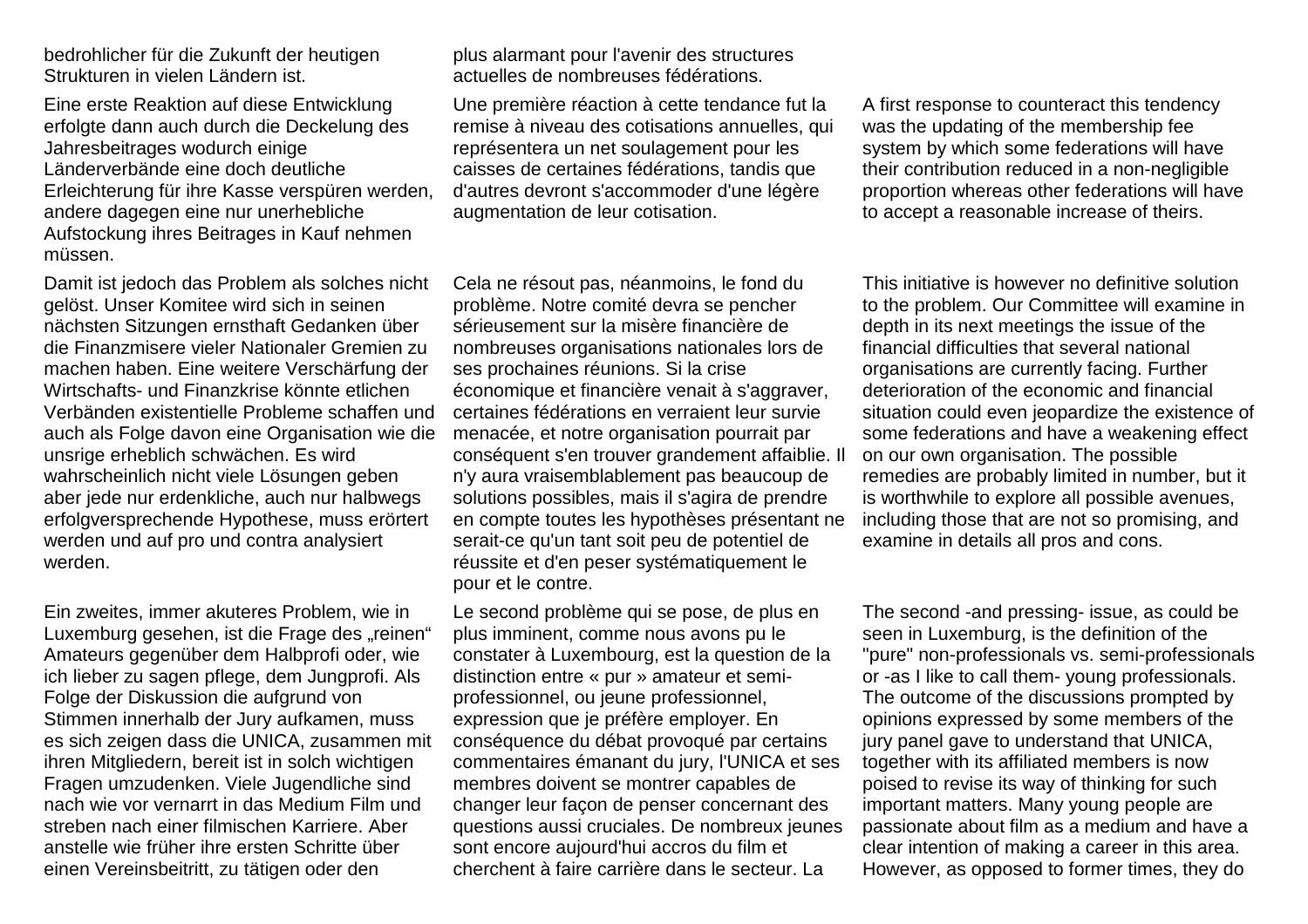mühseligen Weg eines Autodidakten zu wählen, suchen die meisten ihr Glück bereits in Kunstfächern auf dem Gymnasium und später dann auf Filmhochschulen. Wie so oft, und nicht zuletzt wegen des großen Andrangs, werden die meisten von ihnen auch nach Erlangen eines Diploms nicht auf Anhieb in ihrem Traumberuf Fuß fassen können. So lassen sie, unter dem nicht offiziellen Statut eines Halbprofis, nichts unversucht über Bewerbung an allen möglichen Kurzfilmfestivals, ihre Filme einem breiteren Publikum vorzustellen. So konnten wir solche Filme bereits zu Dutzenden an den vergangenen UNICA-Festivals sehen und bewundern, da etliche Verbände die Zeichen der Zeit erkannt haben und auf solche Autoren zurückgegriffen haben um ihr Länderprogramm zu optimieren. Und dies mit Erfolg. Alle zusammen müssen wir nach Wegen suchen um solche hochqualifizierte Filmautoren auch weiter an uns zu binden, sei es um des allgemeinen Niveaus wegen oder um dem drohenden Substanzverlust entgegen zu wirken.

Wir dürfen die Augen nicht vor der Tatsache verschließen, dass der Mitgliederschwund in vielen Vereinen aus den eben erwähnten Gründen herrührt und dabei ist zu einem ernsthaften und dauerhaften Problem zu werden. Jedoch macht die vorerwähnte Entwicklung dem "reinen" Amateuren sichtlich zu schaffen und er lässt nichts unversucht eine solche Entwicklung für unannehmbar zu erklären indem er immer erneut beteuert die

différence étant qu'ils ne le font plus par le biais des associations ou encore en choisissant la pénible voie de l'autodidacte. Ils tentent plutôt leur chance au travers des branches artistiques au lycée puis en entrant dans une école de cinéma. Comme c'est bien souvent le cas dans d'autres secteurs, et avant tout en raison d'une importante concurrence, la plupart d'entre eux, même après l'obtention d'un diplôme, ne pourront pas directement prendre pied dans le métier de leurs rêves. Ainsi ils ne laissent passer aucune occasion de présenter leurs films à un large public, notamment en s'inscrivant à tous les festivals de courtsmétrages possibles, sous le statut officieux de semi-professionnels. Nous avons eu l'opportunité de voir et même d'admirer des dizaines de films semi-professionnels lors des derniers festivals de l'UNICA, certaines fédérations ayant saisi cette nouvelle tendance et faisant appel à de tels auteurs afin d'optimiser leurs programmes nationaux. Et ce avec grand succès. Nous devons tous ensemble chercher un moyen de fidéliser ces auteurs extrêmement qualifiés, que ce soit pour maintenir le niveau général ou afin de lutter contre la menace d'une perte de substance.

Nous ne pouvons pas ignorer en effet la diminution du nombre de membres dans beaucoup de fédérations due aux raisons que je viens d'exposer, ni le fait que cela est en passe de devenir une préoccupation sérieuse sur le long terme. Cette remise en question pose pourtant un problème manifeste aux « purs » amateurs qui tentent par tous les moyens de la bannir, n'ayant de cesse de déclarer que l'UNICA serait une organisation

not start the process by joining a club or adopt a teach-yourself approach; for the majority of them, they will try their luck by first taking art as an elective in high school and later try to be enrolled in a film school. Very often -and in particular due to the excessive offer- many of them -even after successful graduation- will not immediately find a position in the branch of activity of their dreams. Consequently they will take advantage of this status of semi-professional and take any opportunity to present their films to a larger audience by entering their works in all short film festivals. We could watch dozens of such films in the past few UNICA-Festivals and realise that some federations had become aware of the benefit to be derived out of this trend by turning to these filmmakers to optimise their national programmes. And the initiative was successful. All of us should explore new ways to identify and then retain such highly qualified film authors, both to sustain a high level of quality and combat the threat of major losses in terms of substance.

We cannot turn a blind eye on the fact that the dwindling number of members in many federations is closely linked to the above mentioned reasons and is currently becoming a matter of serious and enduring concern. This development is all the same a major cause of concern of alarm for the "pure" nonprofessional who takes it as inacceptable and will spare no effort to ban it and go on claiming that UNICA as an organisation should remain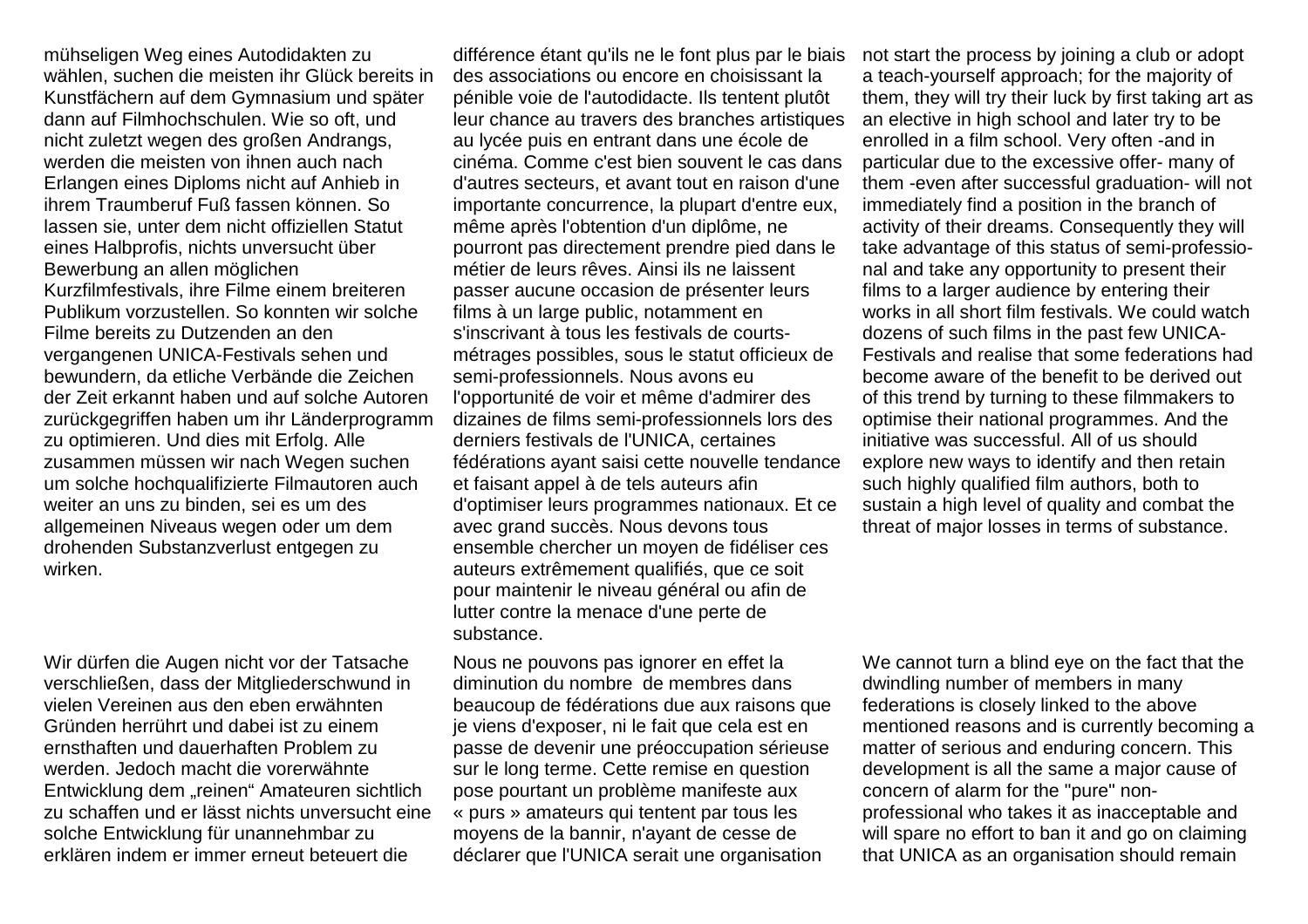UNICA wäre als Organisation ausschließlich dem Amateurfilm verschrieben. Es wäre auch töricht die berechtigten Anliegen des nicht professionellen Filmautors ausseracht zu lassen, da er seit jeher das starke Gerippe, sozusagen den Backbone der Nationalen Gremien verkörpert. Es heißt also die Balance finden zwischen den berechtigten Anliegen der einen und der anderen. Die Gegensätze sind nicht unüberbrückbar, es bleibt nur die richtige Formel zu finden.

Dennoch, um der "schleichenden" Professionalisierung und somit einer de facto Neuausrichtung unserer Strukturen, Verein, Verband, UNICA, entgegen zu wirken, besteht unsere vorrangigste Aufgabe darin mit allen Mitteln und mit vereinten Kräften beide Tendenzen miteinander in Verbindung zu bringen. Um dem echten Amateurismus eine Chance für die Zukunft zu belassen müssen wir konsequent und nachdrücklich Jugendwerbung und Jugendarbeit betreiben. Es dürfte dies kein leichtes Unterfangen werden, wird auch nicht kurzfristig zu lösen und auch nicht zum Nulltarif durchzuführen sein. Etliches an Vorarbeit wurde in diesem Sinne bereits getätigt. Wir haben halt keine andere Wahl.

Nach der Aufarbeitung der Reformen betreffend unsere Regeln und Bestimmungen zu den Wettbewerben, der Juryarbeit, den Mitgliederbeiträgen, sowie der Vorführzeiten, steht nun die eigentliche grundsätzliche Arbeit zur zukünftigen Standortbestimmung unserer Organisation in den vorhin erwähnten Punkten an. Das Komitee wird sich folglich an einen Mangel an Beschäftigung nicht zu beklagen haben. Vielleicht, wenn die Planungsarbeiten

exclusivement dédiée au film amateur. Il serait bien entendu absurde de ne pas prendre en compte les revendications justifiées des auteurs non-professionnels, ceux-ci constituant depuis toujours le solide fondement, et pour ainsi dire l'épine dorsale des fédérations nationales. Il s'agit donc de trouver un juste milieu entre les revendications justifiées des uns et des autres. Elles ne sont pas diamétralement opposées, reste seulement à trouver la bonne équation.

 Si nous souhaitons néanmoins contrer une professionnalisation en catimini et par là même une nouvelle orientation de fait de nos structures, de nos fédérations et de l'UNICA, notre tâche sera en priorité de relier ces deux tendances par tous les moyens, en unissant nos forces. Afin de préserver une chance d'avenir au véritable cinéma amateur, nous devons œuvrer à la promotion et à l'accompagnement de la jeunesse de manière conséquente et poussée. Ce ne sera pas chose aisé, et nous ne résoudrons pas le problème du jour au lendemain, ni sans aucun compromis. Quelques premiers pas ont déjà été franchis dans cette direction. De toute façon nous n'avons pas d'autre choix.

Suite à la mise en place des réformes concernant les règles et dispositions relatives aux compétitions, au travail du jury, aux cotisations des membres ainsi qu'aux temps de projection, nous devons à présent nous atteler à la tâche qui consiste dans la définition du positionnement futur de notre organisation sur tous les points évoqués plus haut. Autant dire que le comité a encore du pain sur la planche. Si les travaux préliminaires concernant l'un ou

exclusively dedicated to amateur film-making. It would likewise be unwise to disregard the stance taken up by the non-professional filmmakers as they have always represented the core of our union and the backbone of national federations. The point is to find the right balance between the justified interests of the two parties. The differences are not insuperable but we still have to identify the way to conciliation.

Nevertheless, if we want to counteract this "surreptitious" movement towards "professionalisation" and cause a de facto restructuring of our institutions -including the clubs, federations, UNICA itself- our priority task consists in trying to find ways to bring both parties closer to one another and identify all possible ways and means leading to conciliation. If we want to give a chance to genuine non-professional film creation in the future, we have a duty to steadily and consistently promote young authors' efforts and works. It surely will not be an easy enterprise, the solution is not just round the corner and some trade-off might be necessary. But there is no other option.

After all the work that has been done concerning the revision of our Rules and regulations for the competition, the evaluation of films by the jury, the membership fees, the projection times, we now face the fundamental task of setting down the philosophy and stance of our organisation in the future concerning the above-mentioned issues. There is obviously no risk that the Committee could complain about being idle. Should preparatory work applying to